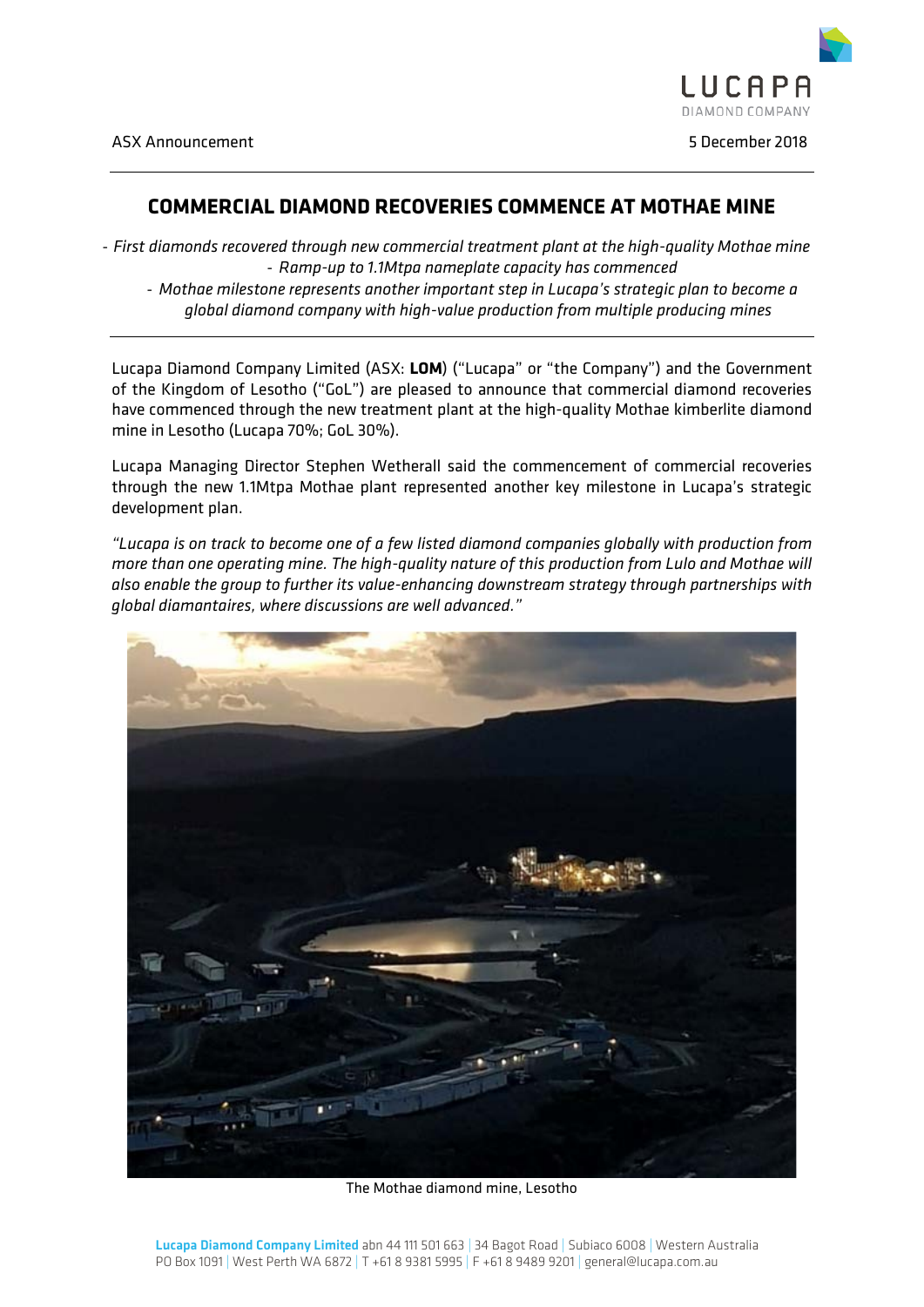The new Mothae plant incorporates advanced diamond recovery technology, including two XRT diamond recovery modules designed to recover large and rare Type IIa diamonds ahead of the secondary crushing circuit, thus reducing potential diamond breakage and improving the recovery of unbroken large stones.

The plant will be progressively ramped up to its 1.1Mtpa nameplate capacity following the implementation of a second plant operating shift.

Production from the Mothae kimberlite mine is intended to complement that from Lucapa's highvalue Lulo mine in Angola (Lucapa 40% and operator), which produces the world's highest average US\$ per carat alluvial diamond production.



Lucapa and Mothae management examining the XRT large diamond-recovery circuits (above) at the new 1.1Mtpa Mothae diamond plant (below)

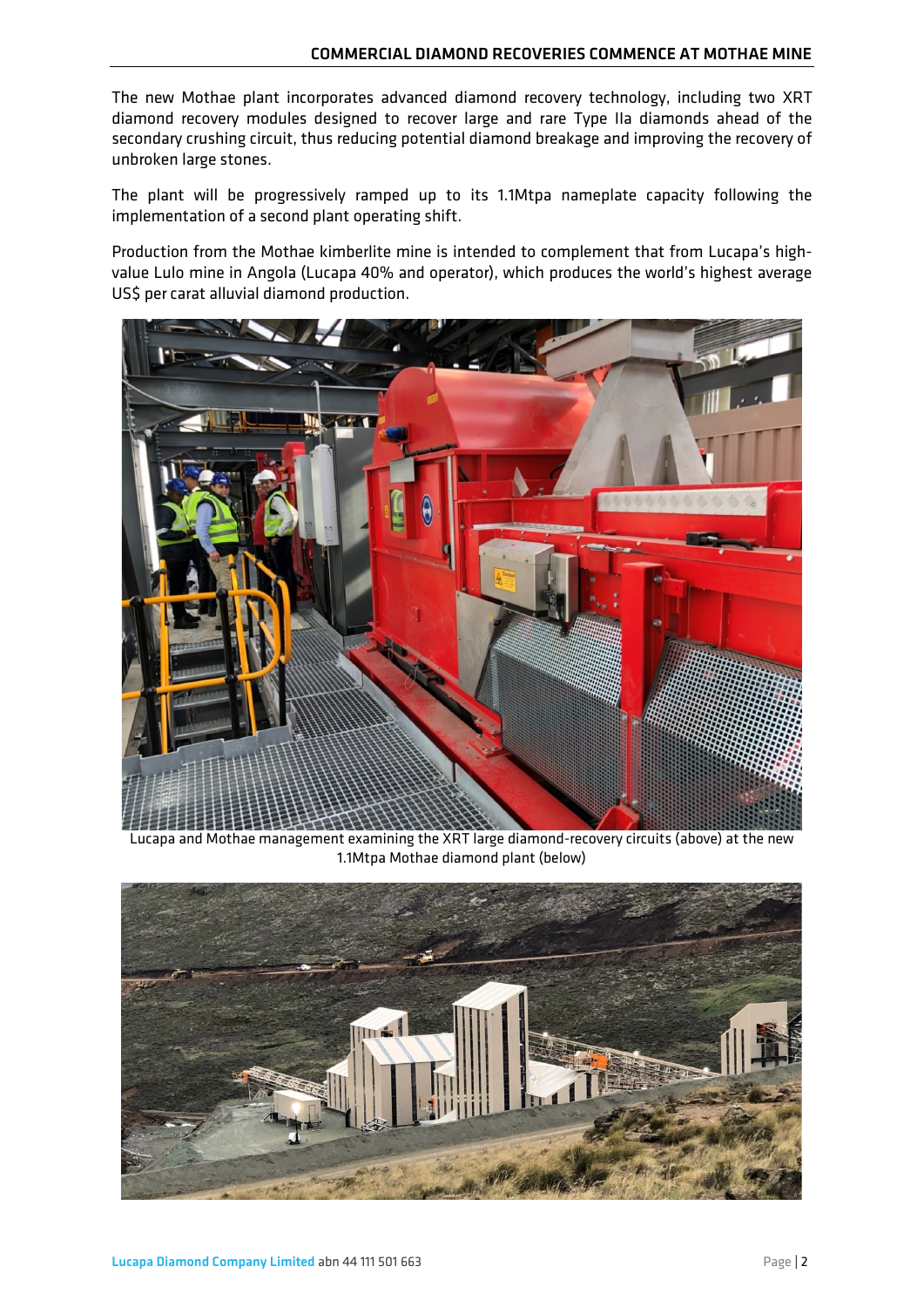For and on behalf of the Lucapa Board.

## **STEPHEN WETHERALL MANAGING DIRECTOR**

## **ABOUT LUCAPA**

Lucapa is a growing diamond company with a portfolio of high-quality production, development and exploration assets in Angola, Lesotho, Australia and Botswana. The Company's focus on high-value diamond production is designed to protect cash flows in a sector of the diamond market where demand remains robust.

Lucapa's flagship asset is the Lulo Diamond Project in Angola, which is a prolific producer of large and premium-value alluvial diamonds. Lulo has produced 11 +100ct diamonds to date and is the highest US\$ per carat alluvial diamond production in the world. Lucapa and its Lulo partners continue to advance their search for the primary kimberlite sources of these exceptional alluvial gems through a systematic drilling and exploration program.

Lucapa has a 70% interest in the Mothae kimberlite mine in diamond-rich Lesotho. Lucapa has commenced commercial production at Mothae through a new 1.1Mtpa diamond treatment plant, complete with XRT recovery technology, under its Phase 1 development program.

Lucapa is also furthering two exploration projects in known diamond provinces, including an extensive exploration program at Brooking in the West Kimberley lamproite province in Western Australia to follow up on the discovery of lamproite with very high concentrations of micro- and macro-diamonds. Lucapa plans to drill kimberlite targets at the Orapa Area F project in Botswana's Orapa diamond field in Q1 2019.

Lucapa's Board and management team have extensive diamond industry experience across the globe with companies including De Beers and Gem Diamonds.

### **No New Information**

To the extent that announcement contains references to prior exploration results and Mineral Resource estimates, which have been cross referenced to previous market announcements made by the Company, unless explicitly stated, no new information is contained. The Company confirms that it is not aware of any new information or data that materially affects the information included in the relevant market announcements and, in the case of estimates of Mineral Resources that all material assumptions and technical parameters underpinning the estimates in the relevant market announcement continue to apply and have not materially changed.

### **Forward-Looking Statements**

This announcement has been prepared by the Company. This document contains background information about the Company and its related entities current at the date of this announcement. This is in summary form and does not purport to be all inclusive or complete.

Recipients should conduct their own investigations and perform their own analysis in order to satisfy themselves as to the accuracy and completeness of the information, statements and opinions contained in this announcement. This announcement is for information purposes only. Neither this document nor the information contained in it constitutes an offer, invitation, solicitation or recommendation in relation to the purchase or sale of shares in any jurisdiction.

This announcement may not be distributed in any jurisdiction except in accordance with the legal requirements applicable in such jurisdiction. Recipients should inform themselves of the restrictions that apply in their own jurisdiction. A failure to do so may result in a violation of securities laws in such jurisdiction.